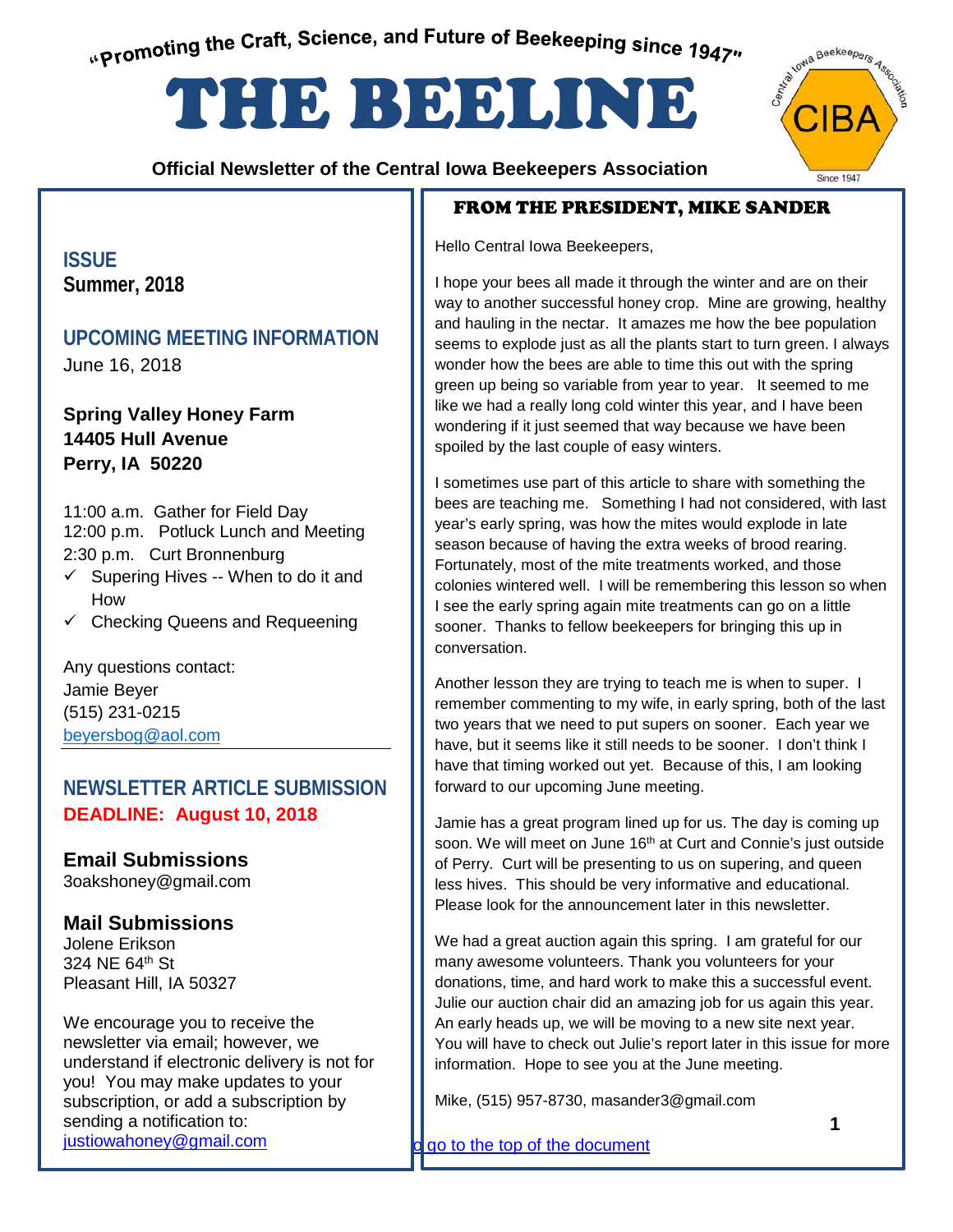| <b>Table of Contents</b>                           |                |  |
|----------------------------------------------------|----------------|--|
| <b>CIBA Summer Field Day</b>                       | 3              |  |
| <b>CIBA Beekeeping Auction Update</b>              | 3              |  |
| <b>CIBA Committees Need Someone Just Like You!</b> | 3              |  |
| <b>Membership Directory</b>                        | 6              |  |
| The Queen's Corner                                 | 6              |  |
|                                                    |                |  |
| NATIONAL POLLINATOR WEEK                           | 6              |  |
| Get to Know Your Club Leadership                   | $\overline{7}$ |  |
|                                                    |                |  |
| <b>CIBA Member Contributions</b>                   | 8              |  |
|                                                    |                |  |
| 2018 Iowa Honey Producers Association              | 10             |  |
|                                                    |                |  |
| <b>Wax Moths</b>                                   | 12             |  |
| <b>Beekeeping Banter</b>                           | 13             |  |
|                                                    |                |  |
|                                                    |                |  |
| <b>CIBA Leadership and State Organizations</b>     | 14             |  |

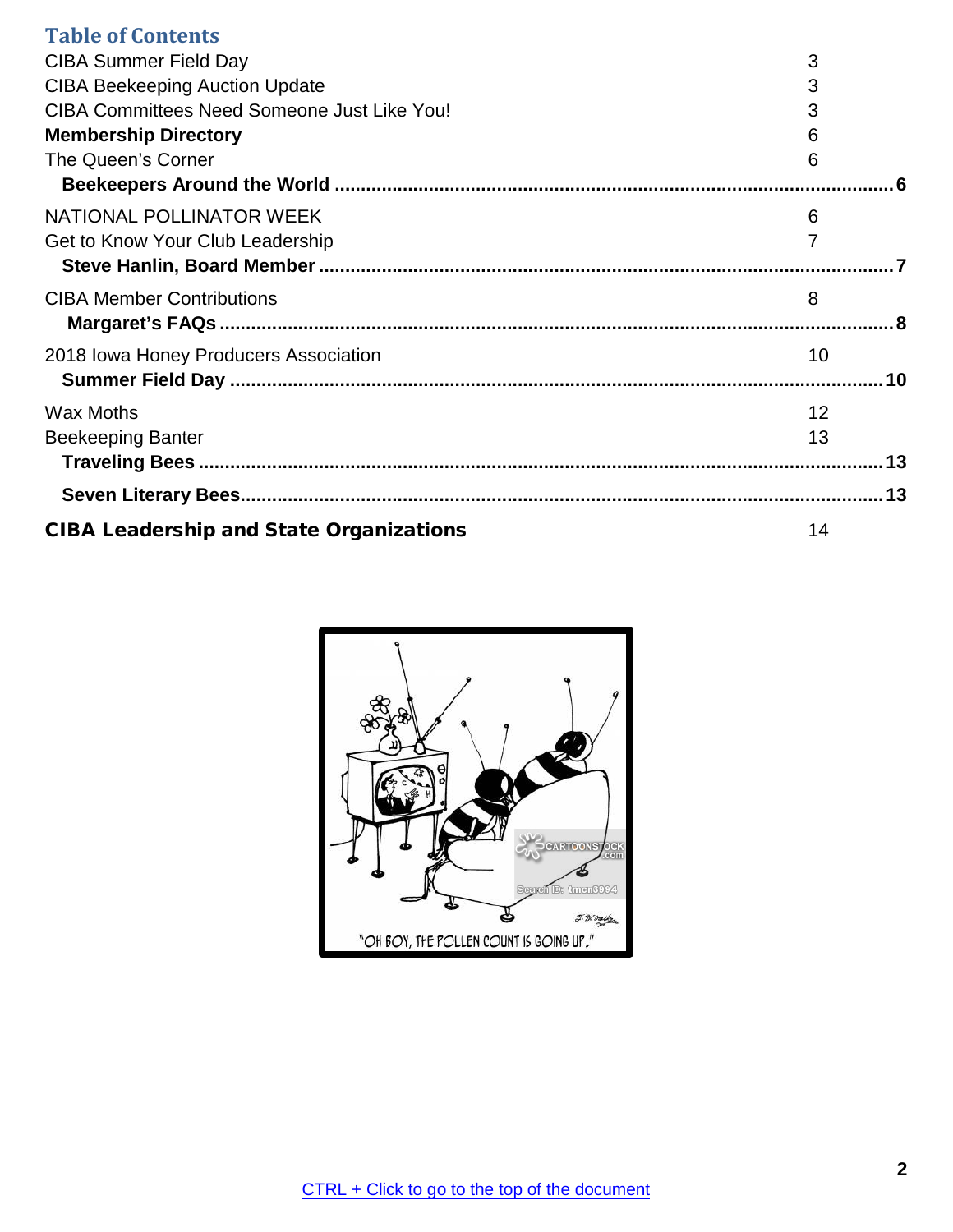<span id="page-2-0"></span>

CIBA Summer Field Day is going to be Saturday, June 16. It will be held rain or shine at Spring Valley Honey Farms at [14405 Hull Ave., Perry, IA](https://maps.google.com/?q=14405+Hull+Ave.,+Perry,+Ia+50220&entry=gmail&source=g) 50220. This is Curt and Connie Bronnenberg's Honey House. They are very good members of CIBA and do a lot for our group!!

The Field Day will start at 11 AM with a potluck meal at noon. CIBA will provide the meats and condiments for them. But bring what you like to cook or fix for the potluck. The meeting should be finished by about 2:30 or 3. Bring your own chairs, table service and plan on having a relaxing good time talking bees.

Curt will present on two subjects. "Supering Hives -- when to do it and how". Also, on "Checking Queens and Requeening". Bring your veil and bee suit -- we may be into hives with hands on demo. Curt, as most of you know, is a long time commercial apiarist and a good one at that. So, come and learn from an expert. They also have all that you need for your hives. This meeting is not about selling stuff but as long as you are there - well......

You will not want to miss this! It will be a great day of fellowship, great food, and valuable information.

Any questions please contact Jamie Beyer, 515/231-0215 or [beyersbog@aol.com](mailto:beyersbog@aol.com)

<span id="page-2-1"></span>

## CIBA Beekeeping Auction Update

The 2018 auction had another great year thanks to all the wonderful volunteers, buyers, sellers and Bronnenberg's for the use of the property. We had 16 consigners from 14 different cities and 59 of the 91 registered attendees made purchases. The concession stand was full of delicious food and treats that were enjoyed by all. It raised an amazing \$360.31 for the CIBA honey queen. This year's queen is Cameron Vannoy, hopefully you stopped by the concession stand to meet her.

Sales for the auction totaled \$8,914.50, with a profit for the club of \$870.51.

The planning for the 2019 auction is underway. One exciting update is the location. We have rented a building close to Perry that provides us with an indoor area to better handle check in and payment, concessions, restrooms and a place to cool off or warm up. The majority of the auction bidding will still occur outdoors.

The new address is 18930 210th street Minburn, IA with the auction date of April 20, 2019. Rest assured, we will be forwarding more information as we get closer to the auction in 2019. Until then, gather up your extra equipment and supplies and store them for the auction.

Thanks again for all those that volunteered and gave of their time, the auction success would not have been possible without all your hard work.

Julie Sander, Auction Chair

# <span id="page-2-2"></span>CIBA Committees Need Someone Just Like You!

By Valerie Just and Jamie Beyer

We Make a Living by What We Get, but We Make a Life by What We Give ~ Winston Churchill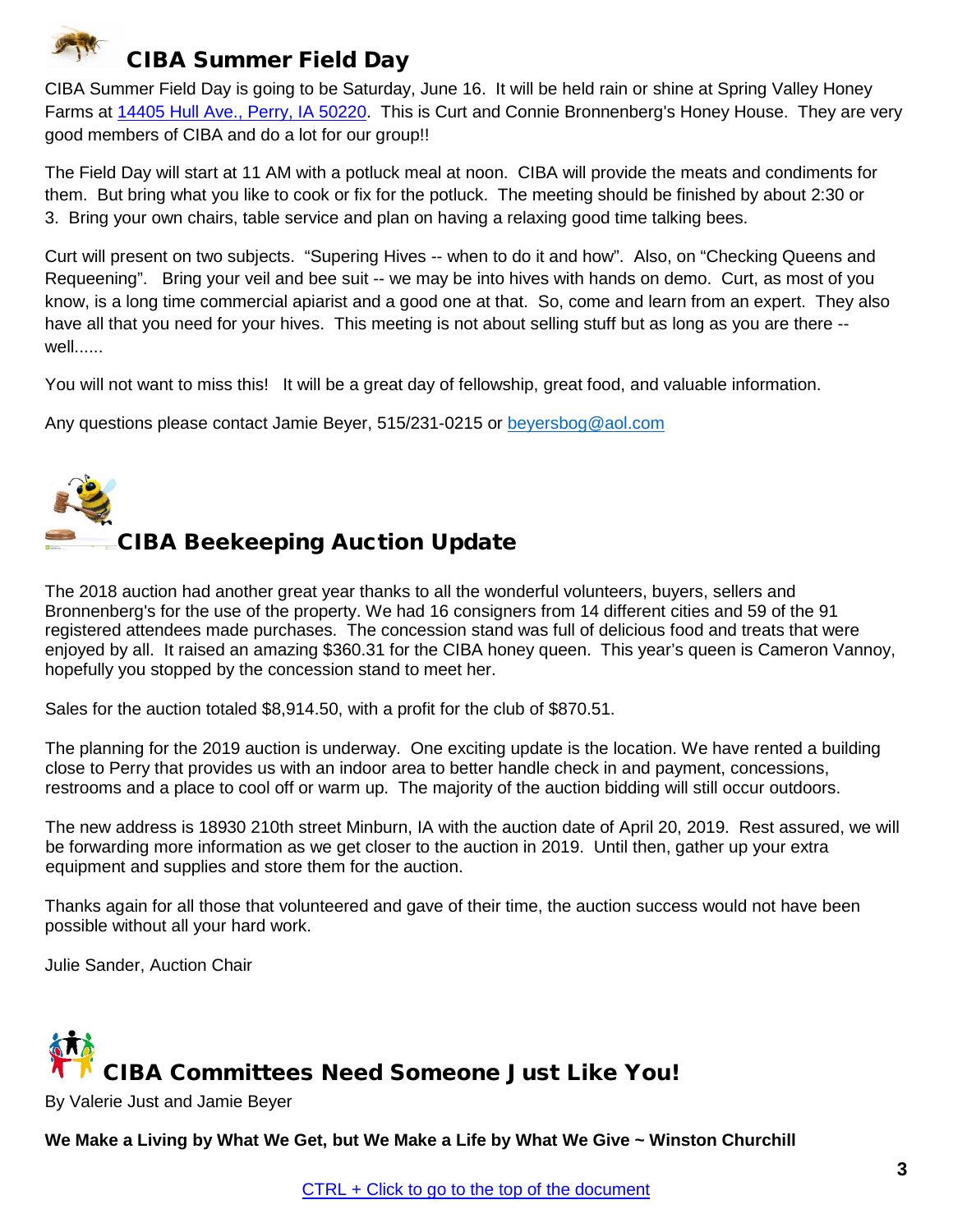As you all know, our organization has several objectives written in our by-laws, with a primary goal to promote the art of beekeeping and honey production through close coordination, cooperation and fellowship amongst our membership. We have various committees that you may not be fully aware of, and we need someone just like you to engage with fellow members to accomplish the goals within the committee. Together, we can make a difference.

If you have been thinking that you would like to become more engaged in our organization, but just don't have the time commitment to serve as an officer or director, working on a committee is an excellent way to get your feet wet without over-committing personal time. If you are waiting for the perfect timing to volunteer, it will never come, especially if you continue to sit on the sidelines - take the plunge - joining a committee allows you to take volunteering for a test drive, just as you take a test drive when buying a new car!

## **What's in it for you?**

## **Happiness and Health!**

DID YOU KNOW that the happiest people are those who help others? Most folks discover that the surest way to happiness is to be part of something bigger than themselves.

"There's a growing body of research showing that volunteering is associated with better physical and mental health outcomes," says Eric S. Kim, a research fellow at the Harvard T.H. Chan School of Public Health.

#### **Engaging with others that share the same interests and passions!**

Who doesn't want to spend time with a bunch of like-minded, fun-loving beeks – and gain valuable beekeeping tips, tricks and secrets? Trust me when I tell you this will be an outcome of your volunteer journey.

#### **Accomplishing group goals, feeling productive and energized!**

Working together as a group/team to accomplish goals and objectives that assist others along their beekeeping journey; drive legislation that protects our bees; provide further education to the public to enable greater support for our bees – and the list goes on.

## **Committee Opportunities**

This is the list of active CIBA committees, which provides a host of opportunity! At the upcoming June meeting, committee opportunities will be an agenda item to ensure that we give ample opportunity for you to ask questions and gain clarity. We will have sign-up sheets for each committee at the meeting, so please don't be shy – we need you!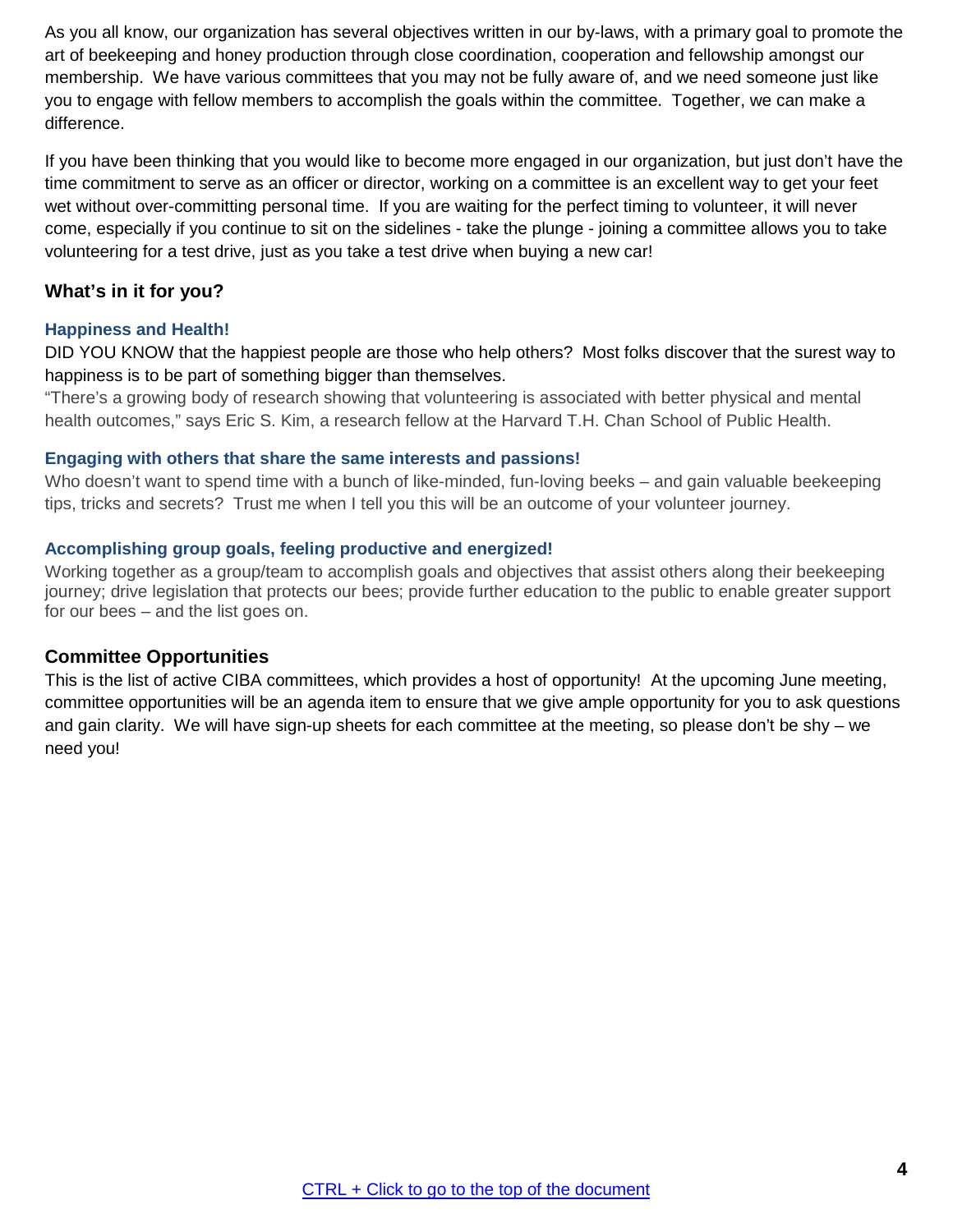| <b>Committee Name</b>                                                    | <b>Committee Defined</b>                                                                                                                                                                                                                                                                                                                                                                                                                                                | <b>Program Chair</b>  | <b>Committee</b><br><b>Members</b>                                                                                                                             |
|--------------------------------------------------------------------------|-------------------------------------------------------------------------------------------------------------------------------------------------------------------------------------------------------------------------------------------------------------------------------------------------------------------------------------------------------------------------------------------------------------------------------------------------------------------------|-----------------------|----------------------------------------------------------------------------------------------------------------------------------------------------------------|
| Queen /Ambassador<br>Program                                             | Interview potential candidates. Assist the<br>queen/ambassador throughout the year providing<br>resources and guidance                                                                                                                                                                                                                                                                                                                                                  | Connie<br>Bronnenberg | Jamie Beyer, Arvin<br>Foell                                                                                                                                    |
| <b>Bee Yard Program</b>                                                  | Dependent on Articles of Incorporation progress.<br>Upstart and define the program parameters; will be a<br>learning resource for CIBA members and public<br>education.<br>Dependent on the non-profit 501C3 committee, as this<br>program chair will need to gain liability insurance for the<br>yard.                                                                                                                                                                 | Open                  | Arvin Foell,<br>Mike/Julie Sander,<br>Linn/Ann Wilbur,<br>Dean Howarth,<br>Jeremiah/Gordan<br>Kusel, Jenny<br>Burton, Christina<br>Nigon, Curt<br>Bronnenberg, |
| <b>CIBA Bee Squad:</b><br><b>Beekeeping</b><br><b>Mentorship Program</b> | New committee! Upstart and define the program<br>parameters. Works closely with the Bee Yard Chair, as<br>bee yard will be a resource for new beekeeper<br>education.<br>Engages with club members to determine mentoring<br>needs. Works with new beekeepers each year to meet<br>the educational/hands-on needs of new beekeepers in<br>the membership. Works with local educational<br>programs to create club awareness, club benefits of the<br>mentorship program | Val Just              | Open                                                                                                                                                           |
| <b>Program Committee</b>                                                 | Develops quarterly meeting program agendas, finds<br>speakers, and locations of meetings and seminars.                                                                                                                                                                                                                                                                                                                                                                  | Jamie Beyer           | Linn Wilbur                                                                                                                                                    |
| <b>Newsletter</b><br><b>Committee</b>                                    | Provides editor with content and assists in preparing the<br>quarterly Beeline for preparation for the CIBA<br>membership and distribution to the lowa beekeeping<br>clubs. Works with state apiarist for quarterly articles.                                                                                                                                                                                                                                           | Jolene Eriksen        | Val Just                                                                                                                                                       |
| <b>Bylaws/Articles of</b><br>Incorporation -<br>501C3                    | Manages annual revisions of CIBA By-laws. Works with<br>volunteers for the objective of gaining a non-profit status<br>for our organization.                                                                                                                                                                                                                                                                                                                            | Jamie Beyer           | Dean Howarth,<br>Marlon Mormann                                                                                                                                |
| <b>Website Committee</b>                                                 | Creation and maintenance of the organizational website                                                                                                                                                                                                                                                                                                                                                                                                                  | Mike Sander           | Carly Vannoy                                                                                                                                                   |
| <b>Facebook</b><br><b>Committee</b>                                      | Maintains and monitors Facebook pages. Enables the<br>ability for club engagement/social engagement.                                                                                                                                                                                                                                                                                                                                                                    | Jeremiah Kusel        | Jenny Burton<br>Carly Vannoy                                                                                                                                   |
| <b>Publicity Committee</b>                                               | Manages the marketing of our programs through the<br>various media outlets. Will collaborate with most<br>committee chairs to ensure needs are being met.                                                                                                                                                                                                                                                                                                               | Open                  | Open                                                                                                                                                           |

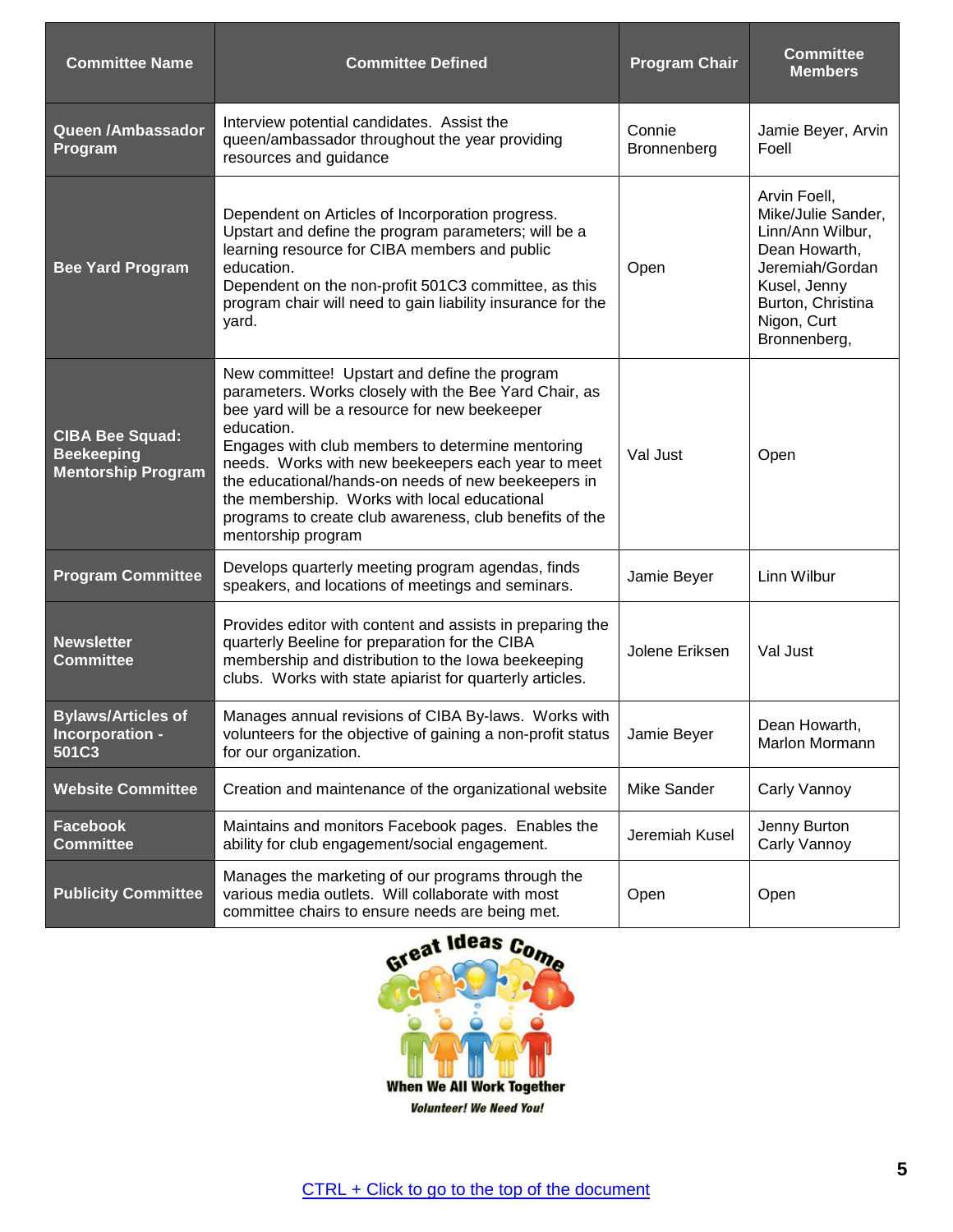## <span id="page-5-0"></span>[M](https://www.google.com/imgres?imgurl=https://2kjpox12cnap3zv36440iue7-wpengine.netdna-ssl.com/wp-content/uploads/2017/09/SBNIcon4_512px.png&imgrefurl=https://securityboulevard.com/2018/05/g-suite-directory-review/&docid=qw8rBb6F4MbfSM&tbnid=IJT3_6locfAO8M:&vet=12ahUKEwi24N6q75HbAhVD4VMKHYUVD8g4ZBAzKC4wLnoECAEQMQ..i&w=512&h=512&bih=660&biw=1536&q=picture%20of%20directory&ved=2ahUKEwi24N6q75HbAhVD4VMKHYUVD8g4ZBAzKC4wLnoECAEQMQ&iact=mrc&uact=8)embership Directory

Our CIBA 2018 Membership Directory is sent out annually in June if you indicated on your membership form we could share your information. Please review your individual information; if you find wrong information, please contact Valerie Just so we can ensure that our records are accurate:

[JustIowaHoney@gmail.com](mailto:JustIowaHoney@gmail.com) (515) 278-4835

Your leadership team would also like to ensure that you find this directory valuable. We will get your feedback at the September meeting to see if you would like us to continue this service.

<span id="page-5-1"></span>

<span id="page-5-2"></span>By Carly Vannoy, Iowa Honey Queen, 2017 **Beekeepers Around the World**

Meet Chuck Magri, a beekeeper from Southwestern Ontario, Canada!

Chuck has been keeping bees for 6 years and has no intentions of stopping anytime soon! He has 75 hives on average from year to year and hopes to build to 100 colonies this season. If these hives yield anything near the colony which produced 180 pounds of honey last year, he should be set!

Despite varroa, pesticides, and destruction of natural habitat that make successful beekeeping difficult, Chuck remains optimistic - "In 6 years there has never been a day when I am out checking bees that I didn't want to do it - it's pretty fun."

As far as Varroa goes, he has an interesting solution that is a solid win-win… his practice is to (in his own words) "treat them by inserting frames with no foundation and allowing the bees to draw comb ideal size for drone brood. Mites love drone brood. I love cutting out the capped drone brood and feeding it to my chickens. Bees are happy because they have better things to do than deal with mites. Chickens are happy because they get larvae to eat which by their standards is Christmas dinner!"

Chuck's favorite beekeeping saying is "the bee's knees" - "I'll say that when something is downright cool." Black coffee sweetened with honey - his favorite use for the liquid gold - sure seems to fit the bill!

If you'd like to learn more about Chuck and follow his beekeeping adventure, you can connect with him on Facebook at his page, Wildflowers Honey, or on Instagram @wildflowers\_honey.

<span id="page-5-3"></span>

## NATIONAL POLLINATOR WEEK

National Pollinator Week is a time to celebrate pollinators and spread the word about what you can do to protect them

Eleven years ago, the U.S. Senate's unanimous approval and designation of a week in June as "National Pollinator Week" marked a necessary step toward addressing the urgent issue of declining pollinator populations. Pollinator Week has now grown into an international celebration of the valuable ecosystem services provided by bees, birds, butterflies, bats and beetles.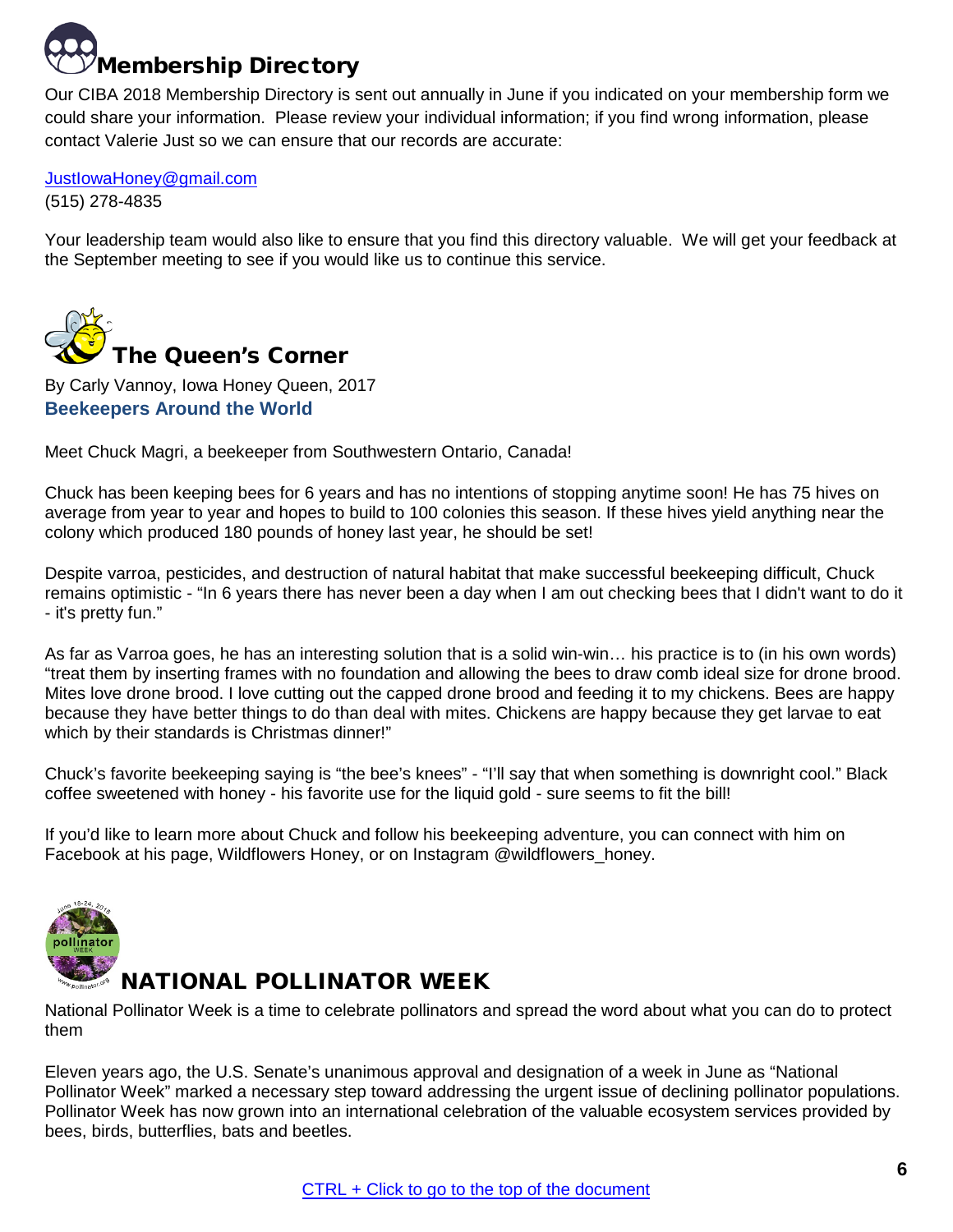#### **The Pollinator Partnership is proud to announce that June 18-24, 2018 has been designated National Pollinator Week.**

For more information, here is the website: <http://pollinator.org/pollinator-week>



## <span id="page-6-0"></span>Get to Know Your Club Leadership

## <span id="page-6-1"></span>**Steve Hanlin, Board Member**

Hello, my name is Steve Hanlin and I am a board member for CIBA. I was asked to give a "brief" history of how I got into beekeeping. So, let's see if I can keep this short!

In 1978 as a freshman in Vocational Agriculture/FFA in Sheridan Wyoming I was told I needed "an agricultural project". As we were living in town at the time, it was recommended that "I start a garden". Being that my thumbs have never been very green I started looking for another project that I could do. My Grandfather had thought of having a hive of bees in his past life, so when I happened to tell him of my quandary, he handed me a copy of The Hive and The Honey bee and some old American Bee Journals and told me to look into it for "my project". My first two starter hives came from Montgomery Ward's catalog and, needless to say, I must not have read all of the stuff from my Grandfather, because they did not survive the first winter. The next year I was "taken under the wing" of Vern Osgood, a beekeeper of some 30 years of experience, who sold me two hives of bees and let me put my hives near one of his bee yards. It also came with 30 years of knowledge in beekeeping. Four years later, from these two hives, I received many awards at the local, state and national FFA levels and 18 colonies of bees. I managed these hives, producing honey and extracting 100's of pounds of honey in my garage until around 1990. At that time, I passed "the honey bee torch" to a young man wanting to have bees for his 4-H project.

During my sophomore and junior summers, I also worked for a local beekeeper by the name of Dan Dokes, who managed around 200 colonies for honey and wax production. I gained a lot of knowledge on how the "big boys" extract honey and care for large numbers of colonies. Once I graduated from high school I read about a "beekeeping technician program" at a small trade school in Fairview Alberta located in the Peace River Region in Northern Alberta, which is known as a paradise for the production of honey from rape (canola) and alfalfa. I was accepted into the program the second year of its existence and moved to Canada in 1982 and 1983. Along with learning how to build equipment, manage an agricultural business, and just general information about honey bees, you were placed with a beekeeper in California for a month and a beekeeper in Canada for the summer months. I was assigned to Honey View Apiaries owned by Dr. Jerry Orm in Hines Creek Alberta and Dersch Apiaries in Shingletown California. Honey View Apiaries managed around 1000 colonies which were made up of over-wintered colonies (an oddity at that time for Northern Alberta) and several hundred packages purchased every year. I also learned that using "12 frame equipment" was not in my future with boxes of honey weighing hundreds of pounds that were stacked so high that you had to use a ladder to get them up and down and two by fours to prop them up so that the hive would not tip over. The training I received at Fairview I believe prepared me for my beekeeping future.

Once I was back in the U.S., I received a call from Dersch Apiaries asking if I would come and work for them. So, in January of 1984 I headed for Northern California to work for Wayne and Nedra Dersch. Dersch Apiaries ran around 500 colonies, which they used for pollination of almonds, citrus and alfalfa seed. Dersch Apiaries produced several hundred queens and packages, honey products and wax products. I worked for the Dersches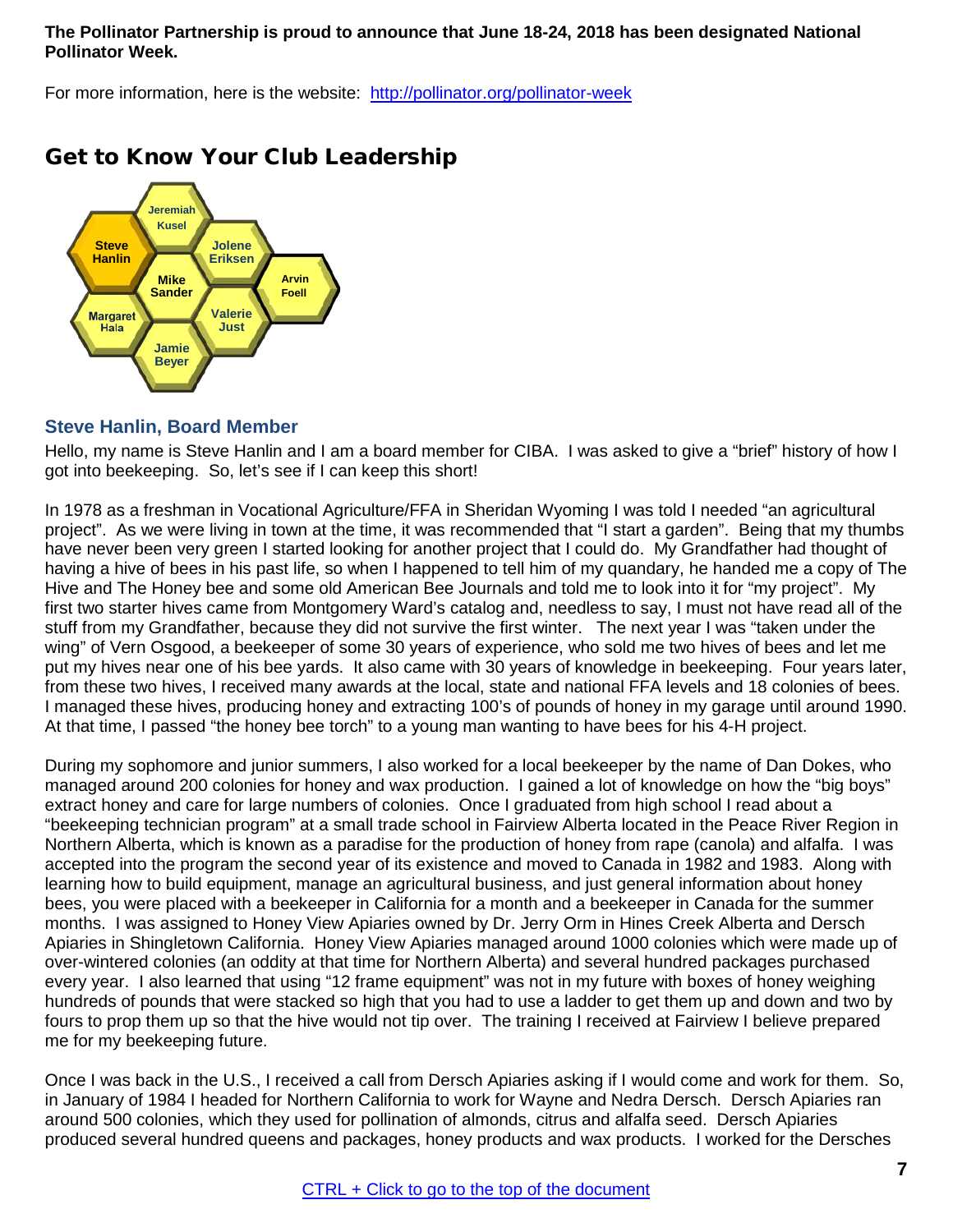for two years before deciding to go back to school and get an A.S. in Ag. Business and then moving on to the University of Wyoming at getting a B.S. in Entomology and a M.S. in Veterinary/Medical Entomology. Once I left the education field, I was hired by the USDA first in Texas and in 1999 moved to Ames. My present job is with Agricultural Research Service where I manage not only honey bees, but also bumble bees, alfalfa leaf cutting bees, mason bees and flies for the research of pollination of specifically raised plants for the production of seed.

<span id="page-7-0"></span>Beekeeping has allowed me the fortune of seeing many different places and meeting many people along the way and so it becomes difficult to "keep it too condensed".

## CIBA Member Contributions

<span id="page-7-1"></span>

By Margaret Hala, Board of Director

Since this is the season of installing packages, capturing swarms before they occur, catching them when they do and using swarm queen cells, I thought I'd focus on these problems. Of course, it's also the time to get your honey supers ready to go for those colonies who behave themselves and go to work on producing a bountiful crop of honey for you. HAPPY BEEKEEPING!

If you do get packages the easiest way to install, especially if you don't want LOTS of bees flying around the yard is to set up the new home for the package. When the package arrives remove the lid and inner cover and 4 or 5 frames. Set these aside then remove the syrup can from package and queen cage. Remove the cork from queen cage and place between first two remaining frames, dumping a clump of bees onto those frames, then the package into the open area so the bees can crawl out onto the frames. Replace inner and outer cover and leave. The next day you can go back to remove the package, shaking any remaining bees out of the package. The majority of them should have crawled out and set up housekeeping. Replace the removed frames and close the hive back up. MY RECOMMENDATION IS DO NOT GET BACK INTO THE HIVE FOR AT LEAST ONE WEEK, PREFERABLY TWO. It will take that long for the bees to settle in and the queen should have eggs by then. This will help eliminate any tendency to abscond from the hive as they sometimes do if there is no brood present. This works especially well if it's rainy or cool/cold.

The other method of installing a package of bees is to open the hive they are to be put in, remove the syrup can from package, remove queen cage, shake about 1/2 the bees into the hive, open queen cage, remove cork and place it between the center frames, then shake the rest of the bees into the hive. Be sure to keep your thumb or finger over the hole you've removed the cork from. You will have to hit the side of the package on the ground or with your hand to make the bees release from the package sides to get them all out of the package and it does make quite a few mill around the hive in the air. This is more time consuming but eliminates the need to go back the next day to remove the package from the hive and return the frames into the hive.

| Question                                                                                              | <b>Margaret Says</b>                                                                                                                                                                                                                                                                                                                                                                                                                                                                                                                                                                                                                                                                                                                                                                                                                                                                                                                                                                                                                        |
|-------------------------------------------------------------------------------------------------------|---------------------------------------------------------------------------------------------------------------------------------------------------------------------------------------------------------------------------------------------------------------------------------------------------------------------------------------------------------------------------------------------------------------------------------------------------------------------------------------------------------------------------------------------------------------------------------------------------------------------------------------------------------------------------------------------------------------------------------------------------------------------------------------------------------------------------------------------------------------------------------------------------------------------------------------------------------------------------------------------------------------------------------------------|
| Q1. I know you've<br>printed your splitting<br>procedure, but I've<br>lost it. Please print<br>again. | We do our best to find out when the queens are to arrive and go out to our yards one<br>to three days before their scheduled arrival to separate the brood we want to remove<br>and what to leave. Take a queen excluder for each hive to be rearranged. Take off<br>top brood chamber and sort through the bees till you locate the queen. Set the frame<br>she's on aside so she can't crawl back into the hive and proceed with sorting frames of<br>brood. We leave 3/4 frames of eggs and larvae and one frame of capped in the<br>bottom, moving all the rest (large larvae and capped) into the upper brood chamber. If<br>the queen is on a frame you want to move up top, she can be gently guided down into<br>the bottom. Place the queen excluder on top of the bottom brood chamber, then put<br>the top brood chamber back on and close up. When the queens arrive all you do is go<br>out the separate hive, remove brood from the top brood chamber, remove the queen<br>excluder and let the queen resume laying upstairs. |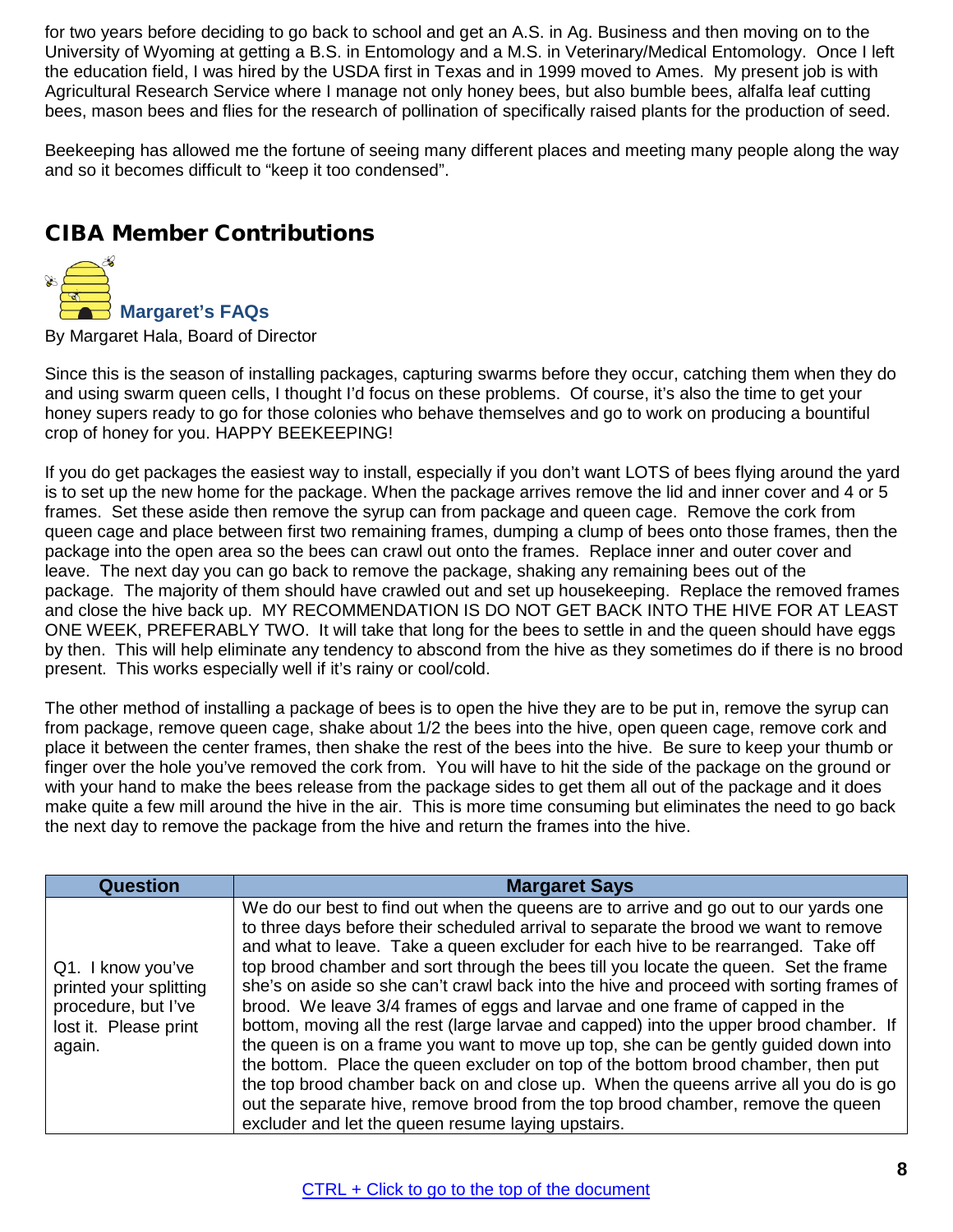| Question                                                                                                                                                                                                                                                      | <b>Margaret Says</b>                                                                                                                                                                                                                                                                                                                                                                                                                                                                                                                                                                                                                                                                                                                                                                                                                                                                                                                                                                                                                                                                                                                                                                                                                                                                                                                                                                                                                                                                                                                                                                                                                                                                                                                                                                                                                                                                                                                                                                                                                                                                                                                                                                                                                                                                                                                                                                                                                                                                                                                                                                                                                                                                                                                                                                                                                                                                                                                                                                                                                                                                                                                                                                                                                                       |
|---------------------------------------------------------------------------------------------------------------------------------------------------------------------------------------------------------------------------------------------------------------|------------------------------------------------------------------------------------------------------------------------------------------------------------------------------------------------------------------------------------------------------------------------------------------------------------------------------------------------------------------------------------------------------------------------------------------------------------------------------------------------------------------------------------------------------------------------------------------------------------------------------------------------------------------------------------------------------------------------------------------------------------------------------------------------------------------------------------------------------------------------------------------------------------------------------------------------------------------------------------------------------------------------------------------------------------------------------------------------------------------------------------------------------------------------------------------------------------------------------------------------------------------------------------------------------------------------------------------------------------------------------------------------------------------------------------------------------------------------------------------------------------------------------------------------------------------------------------------------------------------------------------------------------------------------------------------------------------------------------------------------------------------------------------------------------------------------------------------------------------------------------------------------------------------------------------------------------------------------------------------------------------------------------------------------------------------------------------------------------------------------------------------------------------------------------------------------------------------------------------------------------------------------------------------------------------------------------------------------------------------------------------------------------------------------------------------------------------------------------------------------------------------------------------------------------------------------------------------------------------------------------------------------------------------------------------------------------------------------------------------------------------------------------------------------------------------------------------------------------------------------------------------------------------------------------------------------------------------------------------------------------------------------------------------------------------------------------------------------------------------------------------------------------------------------------------------------------------------------------------------------------------|
|                                                                                                                                                                                                                                                               | The best part of this is that if the queens are delayed the newly hatching bees are still<br>in the hive but the queen is restricted from lying more upstairs. If the delay is going to<br>be more than a week, remove queen excluder or resort the brood to swap hatched<br>frames of brood with more capped frames. This is a man-made artificial swarm control<br>method.                                                                                                                                                                                                                                                                                                                                                                                                                                                                                                                                                                                                                                                                                                                                                                                                                                                                                                                                                                                                                                                                                                                                                                                                                                                                                                                                                                                                                                                                                                                                                                                                                                                                                                                                                                                                                                                                                                                                                                                                                                                                                                                                                                                                                                                                                                                                                                                                                                                                                                                                                                                                                                                                                                                                                                                                                                                                               |
| Q2. As a second or<br>third year beekeeper<br>who has seen swarm<br>cells, I need to know if<br>I can use them to<br>make more colonies<br>and how to go about<br>it. We are again<br>approaching swarm<br>season, so a fresh<br>reminder will be<br>helpful. | When we first started beekeeping, we were told that a new queen WILL NOT<br>SWARM, but we've found out differently. It takes longer for them to do so, but if they<br>get too crowded they will swarm. The breeders continue to 'upgrade' their genetics,<br>but it's done for year around honey production in the south and not winter conditions in<br>the north, so the bees explode like gangbusters sometimes and become crowded fast<br>if the weather is warm enough for the queen to keep laying. At any rate you need to<br>keep an eye on how fast your new colonies are expanding.<br>As a second or third year beekeeper, I'll assume you are not talking new colonies but<br>overwintered ones. They also can expand rapidly in weather with temps in the 70's<br>and 80's, as it is now in mid-May. The answer to your question of can you use swarm<br>cells, is yes, you can.<br>If the swarm cell is capped the queen has stopped laying and will leave the hive. In<br>this case you leave at least one swarm cell, TRY to find the queen (she's shrunk down<br>for flying) and remove either her and a goodly number of bees with a frame of brood (if<br>any) and install in a new body. Move to a new yard if possible. If you can't find her,<br>and you probably won't, leave a frame with at least one swarm cell on it and take the<br>rest. Put one frame with at least one swarm cell in a nuc box, and if you can, one<br>frame from another colony to supply capped brood and bees till the new queen<br>hatches and matures. This relieves the crowding in the swarming colony and makes<br>them feel they have swarmed. Many times, there will be more than one frame with a<br>swarm queen cell on it in a colony preparing to swarm, so you may be able to make<br>several new colonies. If the weather is to stay warm you can make these on only the<br>frame of brood you removed from the swarming colony, but if it's in May when it can<br>get chilly again, you will probably need an additional frame of brood and bees. June<br>and July are good months to start new hives on one frame of brood. Of course, these<br>queens will be for fall replacement of failing or old queens. They will not get strong<br>enough to produce anything that year.<br>In addition, the hive that 'swarmed' will probably not produce anything that year, as the<br>main honey flow is only 4-6 weeks long, and it takes the majority of that time for a new<br>queen to get the hive population back to full strength. Remember the time frame for<br>maturing and hatching days for the queen (14 days) the worker (21 days) and the<br>drones (24 days).<br>A hive will not, normally swarm unless there is a honey flow on, so a queen hatching<br>the first week of the honey flow takes about 7 days to mature, 7-10 days to fly and<br>mate, 7-10 days to start laying upon return, and 21 days for workers to hatch and start<br>helping in the hive. It takes a couple of weeks or longer for newly hatched bees to<br>become field bees, so there is pretty much the length of the honey flow.<br>Obviously, your course of action is to prevent swarming to start with, but I know things<br>happen and it occurs. |
| Q3. How do I know if<br>I've gotten the queen<br>when I do get a<br>swarm captured, and<br>how do I ensure they<br>swarm remains in the<br>hive I install the into?                                                                                           | When you remove the swarm from the limb, fence post, wall, etc., the bees will keep<br>returning to that location unless you have captured the queen. Of course, a few will<br>keep returning to where they were because the queen smell is there but will eventually<br>go to the hive box. It helps a lot to have some honey and a frame of brood, if possible,<br>in the hive box when you 'install' the swarm. We like to leave the newly installed<br>swarm setting where we caught them till evening, but it's not absolutely necessary that<br>you do so. Sometimes it's very easy to keep them in place and sometimes nothing<br>you do will keep them.                                                                                                                                                                                                                                                                                                                                                                                                                                                                                                                                                                                                                                                                                                                                                                                                                                                                                                                                                                                                                                                                                                                                                                                                                                                                                                                                                                                                                                                                                                                                                                                                                                                                                                                                                                                                                                                                                                                                                                                                                                                                                                                                                                                                                                                                                                                                                                                                                                                                                                                                                                                            |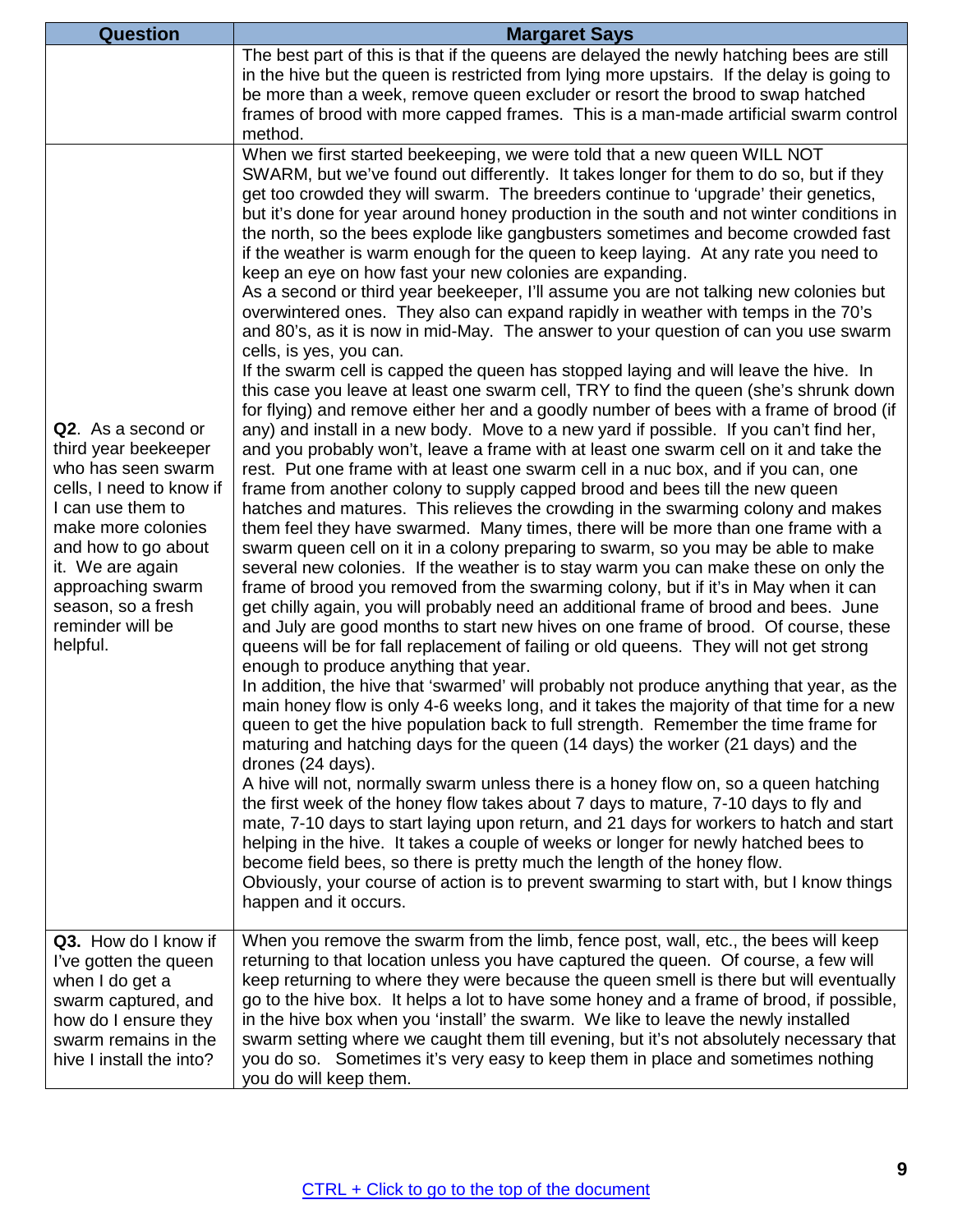## <span id="page-9-0"></span>2018 Iowa Honey Producers Association

<span id="page-9-1"></span>Summer Field Day Saturday, June 30, 2018 Dordt College 498 4<sup>th</sup> Ave NE, Sioux Center, Iowa

Registration: 8:30 Field Day: 9:00 – 4:00

Field Day Guest Speakers include an ALL IOWA line‐up featuring:

- $\checkmark$  Curt Bronnenberg, "Evaluating and Splitting Your Hives"
- $\checkmark$  Phil Ebert, "Wintering your Bees in Iowa"
- $\checkmark$  Bob Fassbinder, "Queen Rearing"
- $\checkmark$  Andy Joseph, Iowa's State Apiarist, providing an update on the state of Iowa's honeybees.
- $\checkmark$  Also meet Joy Westerkamp, the Iowa Honey Queen and hear her speak.

This will be a full day of knowledge exchange for beekeepers of all levels. IHPA District 6 Director Dave Korver will be placing hives at the college in early spring. Please mark your calendar and remember to bring your bee gear. A delicious lunch will be provided. Bottled water, honey lemonade, and coffee will be available throughout the day.

Please complete the following form for registration: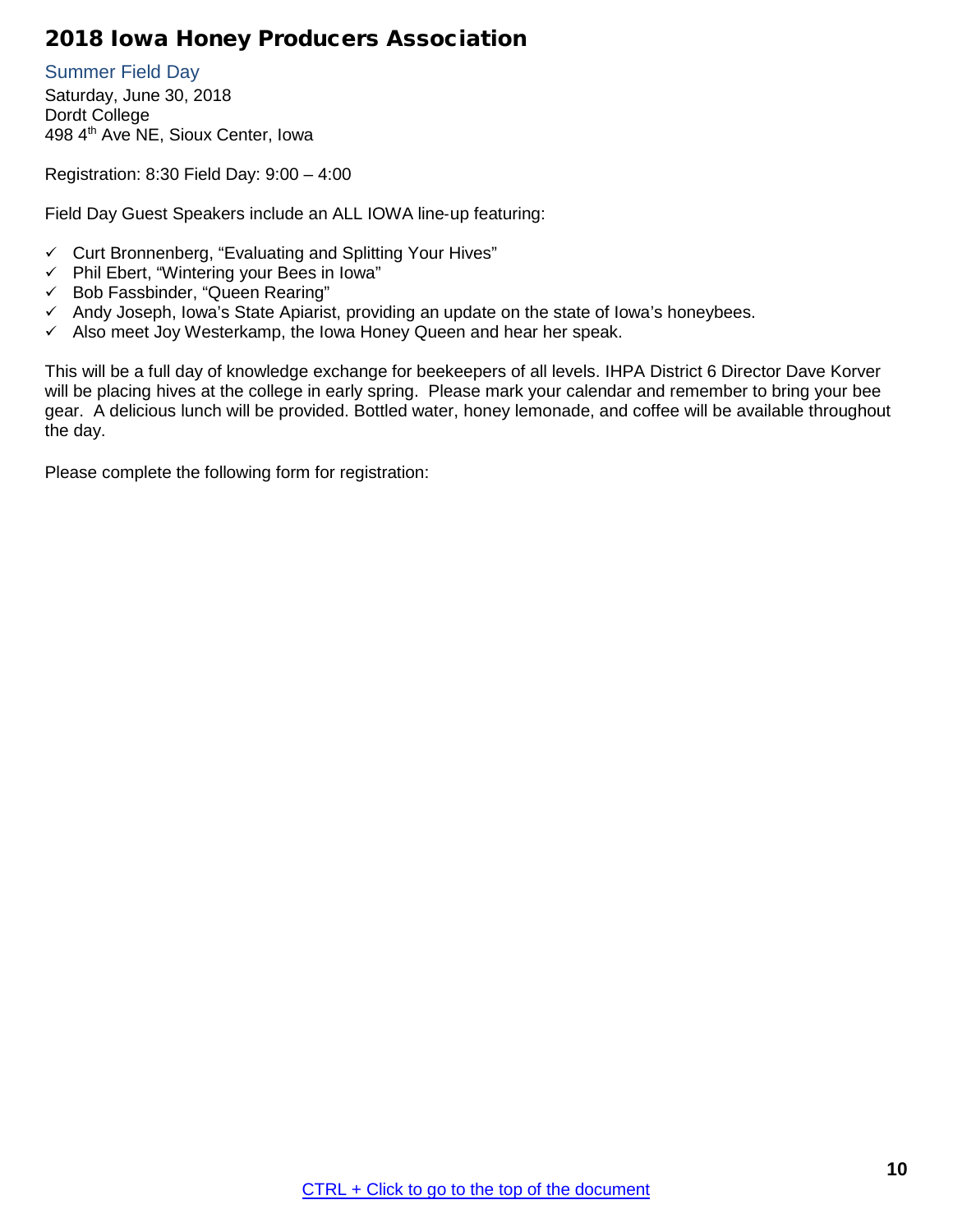| STATE: ___________________ ZIP:_______________________                                                                                                                                                                                                                                |
|---------------------------------------------------------------------------------------------------------------------------------------------------------------------------------------------------------------------------------------------------------------------------------------|
|                                                                                                                                                                                                                                                                                       |
|                                                                                                                                                                                                                                                                                       |
|                                                                                                                                                                                                                                                                                       |
| Single (member)<br>\$30 before June 1, 2018<br>Number attending: _________________ x \$30 = _______                                                                                                                                                                                   |
| Walk-ins (members and non-members)                                                                                                                                                                                                                                                    |
| \$45<br>***Walk-ins on June 30, 2018 welcome however lunch may be unavailable.***<br>*** Space for this event is limited to the first 200 registrants.***                                                                                                                             |
| Return this completed form together with your check payable to IHPA, by Friday, June 1, 2018 to:                                                                                                                                                                                      |
| Rhonda Heston, IHPA Treasurer<br>52735 187th Avenue<br>Chariton, IA 50049                                                                                                                                                                                                             |
| Got questions?<br>E-mail Erin Miller at:<br>erinmiller722@msn.com<br>and put "Summer Field Day Question" in the subject line or call 319-360-4913.<br>No calls after 9:00 p.m., please.                                                                                               |
| 8:30 AM Registration<br>9:00 AM Welcome and Announcements<br>9:10 AM Andy Joseph - State of Iowa Honeybees<br>10:10 AM Iowa Honey Queen Joy Westerkamp<br>10:50 PM Expert Round Table<br>11:30 AM Lunch/Social Hour/Purchase your IHPA items<br>12:45 PM Afternoon sessions and times |
| Start where you like!<br>$\checkmark$ Queen Rearing - Bob Fassbinder<br>Evaluating your colonies and knowing when to make splits - Curt Bronnenberg<br>$\checkmark$<br>$\checkmark$ Wintering your hives in Iowa - Phil Ebert                                                         |
| 12:45 PM Session 1 1:45 Rotate<br>2:00 PM Session 2<br>3:00 Rotate<br>3:15 PM Session 3<br>4:15 Rotate<br>4:15 PM Another successful field day comes to an end                                                                                                                        |
| Note: The Annual Field Day is always followed by a Board Meeting. See your District Director with comments.                                                                                                                                                                           |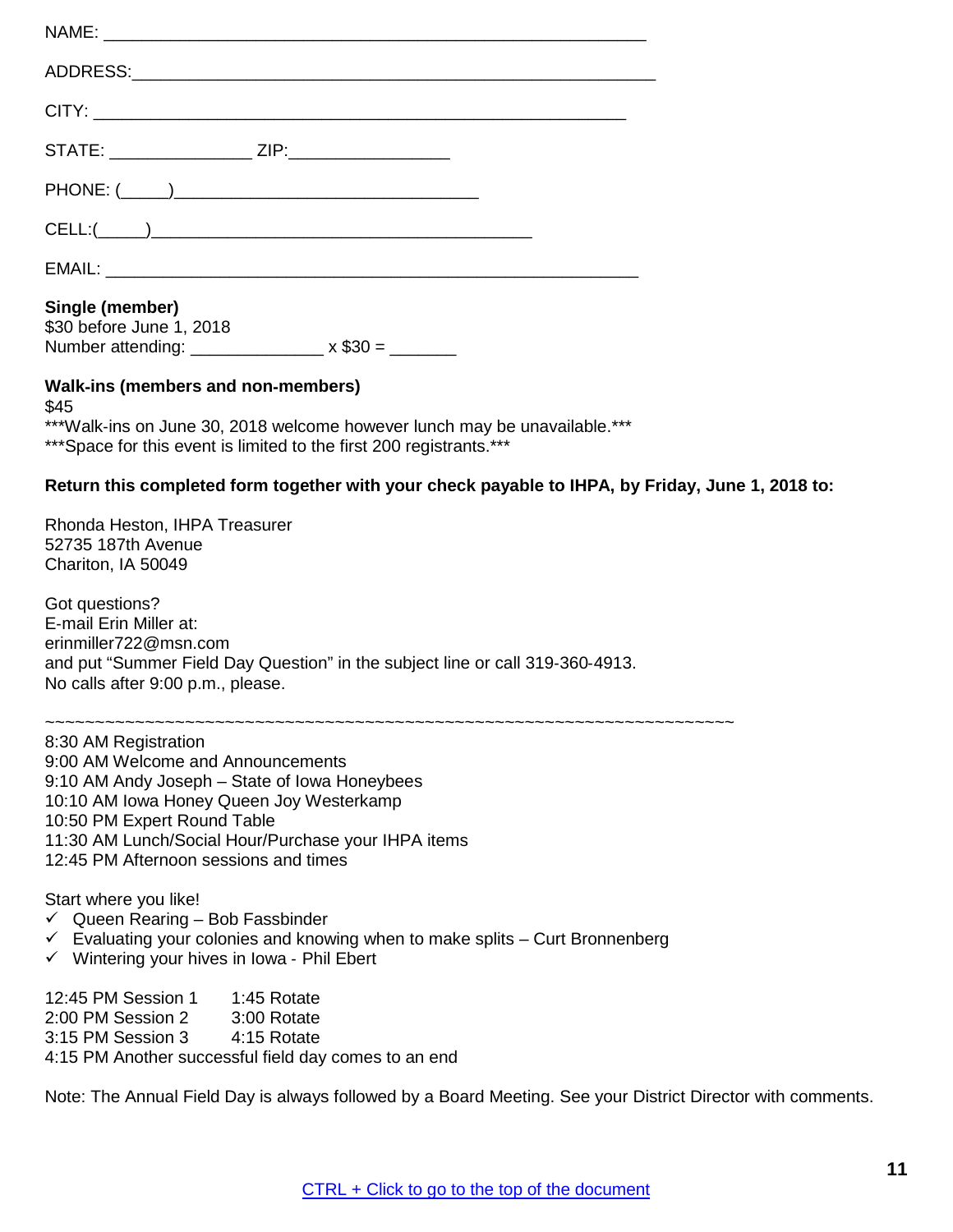## <span id="page-11-0"></span>Wax Moths

Wax moths can be a terrible problem to bee hives if allowed to get out of hand and will destroy brood comb in a very short time if unchecked. There are some simple steps to prevent the damage, but first, it might be simpler to discuss the life cycle to understand where the problem comes from.

A normal healthy hive will keep wax moth under control by ejecting the larvae but weakened hives with small populations can be overcome by wax moth infestations destroying the brood comb, ultimately destroying the hive.

There are two varieties of moth which take delight in dining on wax the 'Greater' and also the 'Lesser' Wax Moth the greater wax moth is a mottled grey in color approximately 1 ½ inches in length while the lesser is smaller and slimmer approximately a ½ inch in length and white/silver. As all moths, they prefer night time to mate and lay eggs.

#### **Wax moth larvae**

Most wax moths are seen in early summer in our area, and we see them under the overhang of hive roofs, out of the daylight, when the hive is disturbed they take off quickly and disappear into the trees.

Preferring to work in the dark the moths enter the hive through top entrances left unscreened and unguarded by the bees, perhaps a sudden cold snap making the bees cluster, and lay eggs in cracks unavailable to the bees. These hatch in due course and the grey larvae begin feeding on wax and hive debris, tunneling just under the cell caps and feeding on the discarded cocoons left by the bees, leaving behind an extremely sticky white web, similar to spider's web but almost impossible to pull apart. So perhaps they are misnamed and should be called Cocoon moths?

With a little care, the wax moth can be outwitted and the damage they do can be prevented.

First, the practice of top entrances should be examined, provided they have screening then there will be no problem. Leaving a big hole in the inner cover, then a badly fitting roof is just asking for trouble. Or even worse those holes drilled in the top of boxes allowing the bees a second entrance are a real problem. Apart from pollen in the honey, a cold evening and the bees pull down and form a cluster leaving that entrance unguarded, easy pickings for the wax moth, as they will fly in cooler conditions than bees.

They do say that prevention is better than cure. I have already given one way, using screening to prevent wax moth entering the hive top. The second point could be to use a trap to draw the moths away from the hive area. There are, to my knowledge, no commercial wax moth traps, but we use a country cure which works extremely well and I would recommend to all.

## **Wax Moth Trap**

Take a 2-litre plastic pop bottle and drill a 1-inch hole just below the slope on the neck, then add 1 cup water, 1 cup sugar, ½ cup vinegar and finally 1 banana peel. Wait a few days till it starts to ferment, then tie it into a tree close to the hives. This trap will draw the wax moth, they enter the hole can't get out and drown in the liquid, this will even draw in and kill the bald-faced hornet.

Assuming you have followed the above instructions, then you should be able to prevent damage, but what to do if you have already a problem of wax moth?

Extensive damage, evidenced by the white webs, might be simpler to burn and start again. In cases of minor infestations pull out any larvae you can see and clean out all webs. Freezing is a very good way of killing larvae and eggs, so storage in an outside unheated shed during the winter can be useful. Boxes should have a screen top and bottom to prevent mouse damage and allow light to filter down as wax moth prefer the dark.

There are also preventative treatments to treat boxes of drawn brood comb if the above suggestions cannot be incorporated into your management regimes, there is no need to treat honey supers as they don't normally hold brood cocoons. One is a product called Certan, mixed with water and sprayed on the comb with a garden pressure sprayer. This is the only biological larvicide available for wax moth control, it has no effect on you, your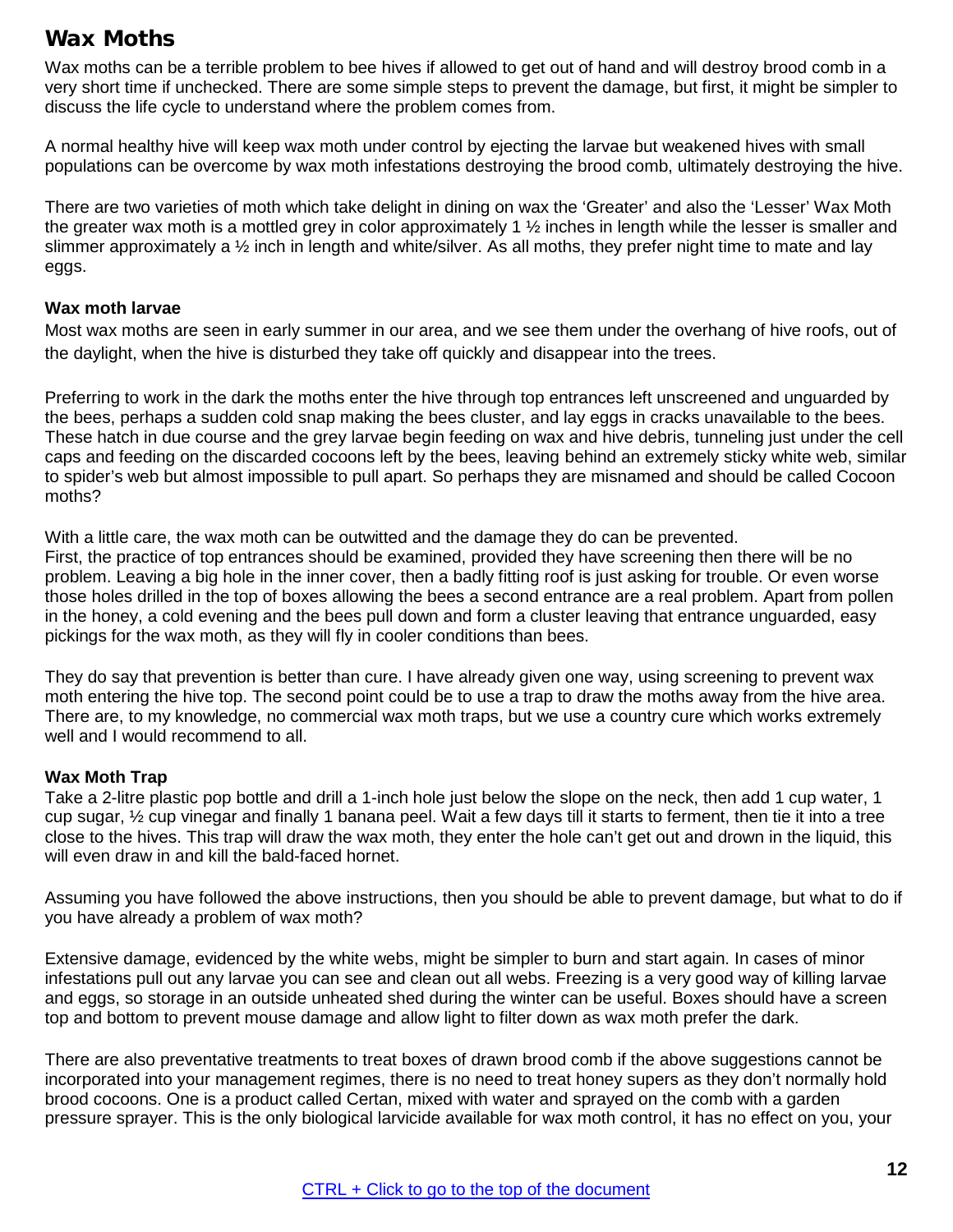honey, bees or wax. Used just before storage or before the comb is placed on the hive it is ingested by the larvae and kills from the inside out.



**Wax Moth Pupae**

The second treatment is placed onto the stacked pile of boxes during storage and consists of ParadiChlorBenzene crystals. These are used over a newspaper in the stack, needs airing out before use.

Contrary to public opinion wax moth can be controlled, but I stress that prevention is better than cure, and the simplest way is to prevent wax moth getting into the hive through gaps and spaces.

## **The Authors**

*David* and *Jean* have been involved in keeping of bees for a total of 127 years and enjoy sharing information. Their experience spans two continents and numerous hive styles. After many years of Queen breeding they have semi-retired and have reduced the volume of hives they manage. Since David designed the D.E. hive in 1988, they have travelled around the U.S.A. and Canada promoting the hive and meeting new bee keepers. Lecturing on the importance of having good queen stock and how to market honey for better profit. Their aim in life is to help and encourage bee keepers to enjoy the art of bee keeping and bee health. They spent several years aiming to produce the perfect strain of bee, but due to age they have decided that helping another local bee keeper to achieve this aim would be far more productive.

<span id="page-12-0"></span>

## <span id="page-12-1"></span>**Traveling Bees**

- > What sort of vehicle does a bee drive? An automobeel.
- What sort of car does a rich bee drive? A Bee-mer (BMW).
- $\triangleright$  How does the queen get around her hive? She's throne.
- $\triangleright$  Where do the bees like to go on holiday? To the beech.
- $\triangleright$  How do bees travel to school? By school buzz!
- $\triangleright$  Why did the bee cross the road? Just bee-cause!

## <span id="page-12-2"></span>**Seven Literary Bees**

- $\triangleright$  Who is the bees favorite pop group? The Bee Gees.
- $\triangleright$  Who is the bees favorite singer? Sting.
- What's a bee's favorite novel? The Great Gats-bee!
- > What kind of bee can't be understood? A mumble bee!
- $\triangleright$  What did the bee say to the bluebottle? I must fly now but I'll give you a buzz later.
- $\triangleright$  Why did the bee start quoting poetry? He was waxing lyrical!
- $\triangleright$  Why do bees hum? Because they've forgotten the words.